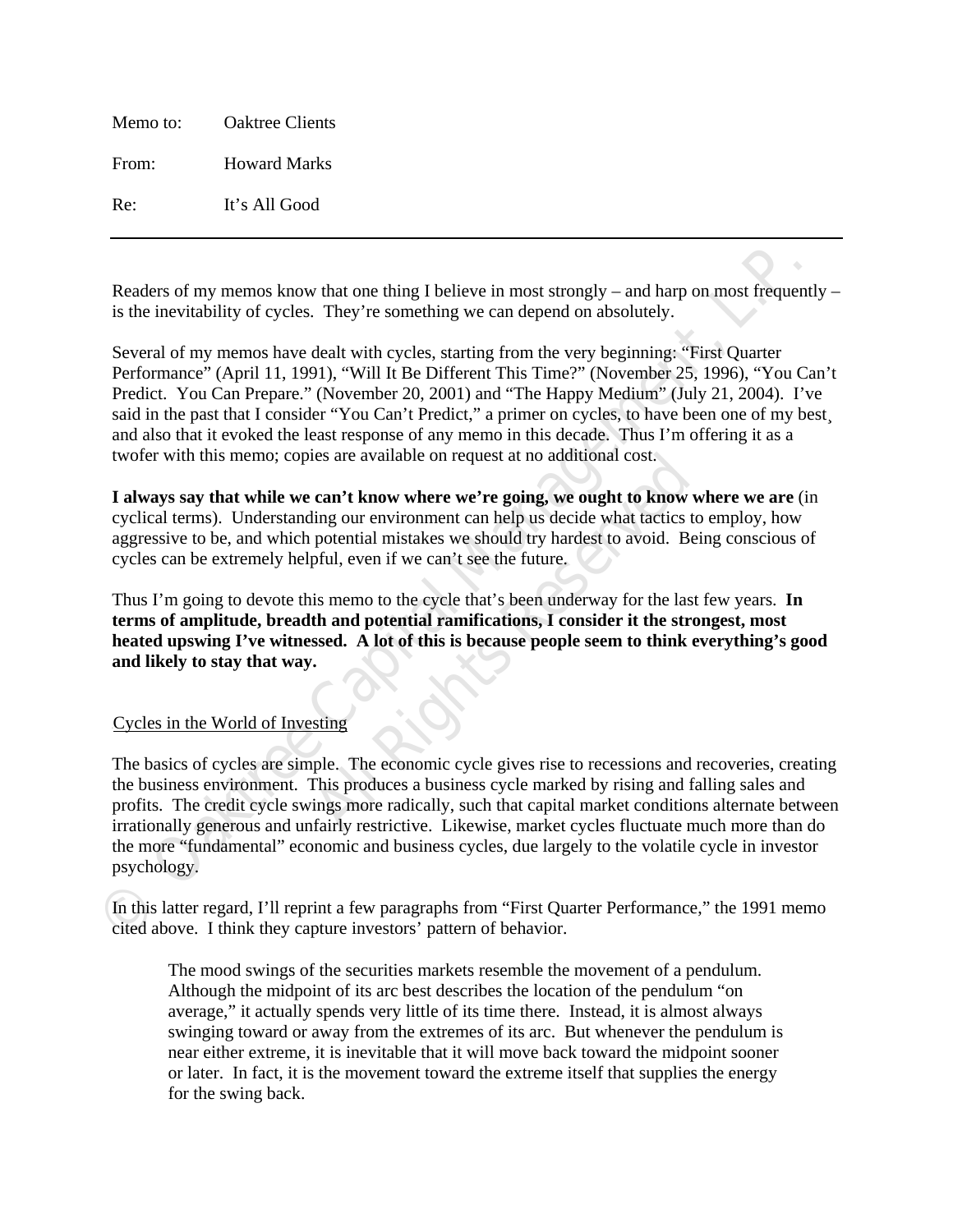Investment markets make the same pendulum-like swing:

- between euphoria and depression,
- between celebrating positive developments and obsessing over negatives, and thus
- between overpriced and underpriced.

This oscillation is one of the most dependable features of the investment world, and investor psychology seems to spend much more time at the extremes than it does at the "happy medium."

### Polar Opposites

My 2004 memo, "The Happy Medium," took its title from this last phrase and went beyond the three listed above to discuss additional pairs of opposites between which the investment pendulum oscillates:

- between greed and fear,
- between optimism and pessimism,
- between risk tolerance and risk aversion,
- between credence and skepticism,
- between faith in value in the future and insistence of concrete value in the present, and
- between urgency to buy and panic to sell.

All Rights of opposites between which are investment<br>
and fear,<br>
all Rights Reserved and risk aversion,<br>
all Rights Reserved and insistence of concrete value in<br>
y to buy and panic to sell.<br>
<br>
g the degree to which the pol I find particularly interesting the degree to which the polarities listed above are interrelated. When a market has been rising strongly for a while, we invariably see all nine of the elements listed first. And when the market's been declining, we see all nine of the elements listed second. Rarely do we see a blend of the two sets, given that the components in each are causally related, with one giving rise to the next.

Fina costillation is one of the most dependable features of the investment world, and<br>investor psychology secms to spend much more time at the extremes than it does at<br>the "happy medium."<br>
Polar Opposites<br>
My 2004 memo. "T Usually, when either set of polar extremes is in the ascendancy, that fact is readily observable, and thus the implications for investors should be obvious to objective observers. **But of course, the swing of the market pendulum to one set of extremes or the other occurs for the simple reason that the psyches of most market participants are moving in the same direction in a herd-like fashion.** Few of the people involved actually are objective. To continue a thread from my last memo, "Everyone Knows," **expecting widespread clinical observation during a market mania makes about as much sense as saying "everyone knows the market has gone too far." If many people recognized that it had gone too far, it wouldn't be there.**

**Between the two sets of cyclical extremes, I have no doubt that the environment of the last few years has been marked by the elements listed first above, not second: euphoria, greed, optimism, risk tolerance and credence; not depression, fear, pessimism, risk aversion and skepticism. Certainly it's been the recent consensus of investors that, "It's all good."**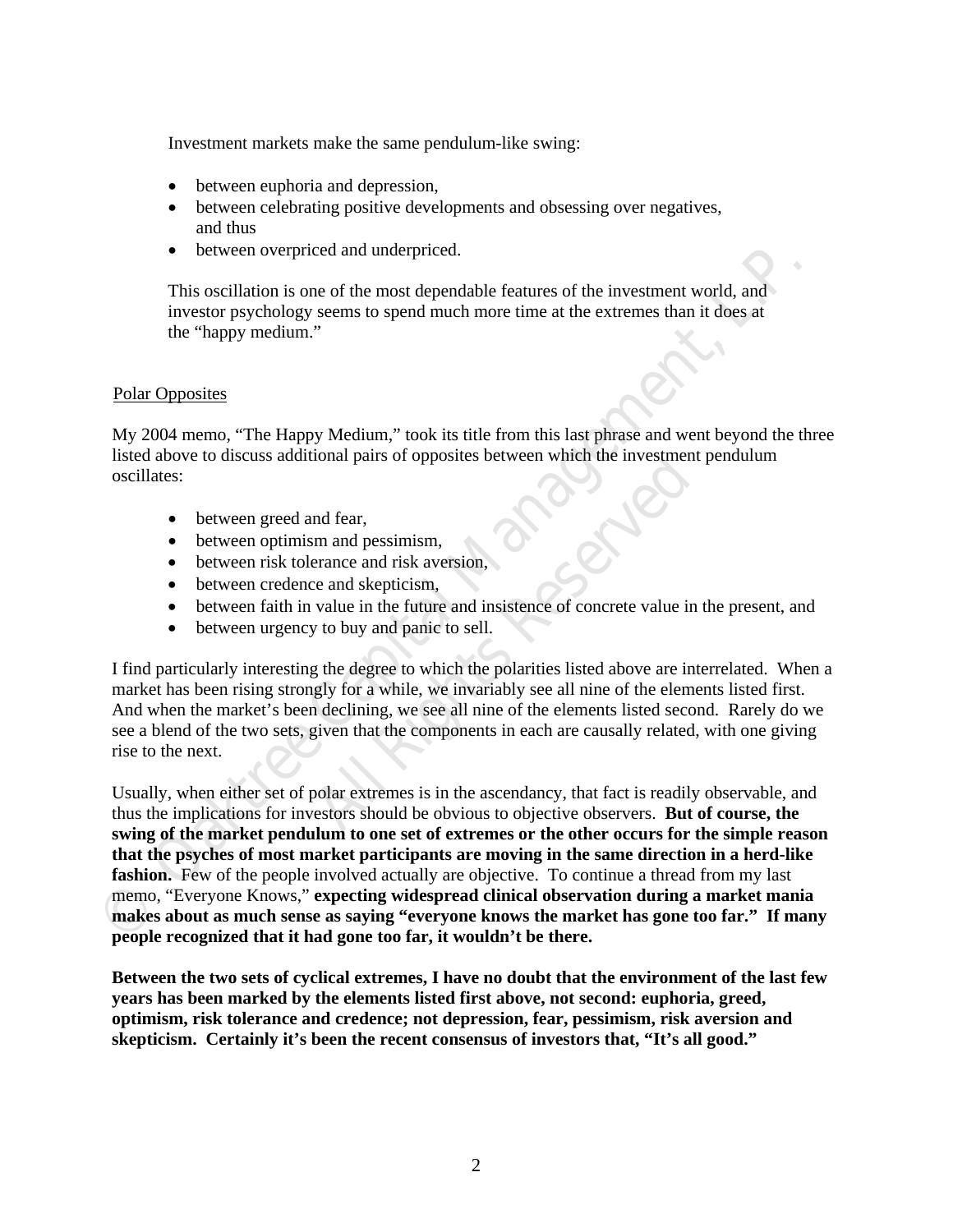#### Unusual Breadth

In the past we've seen bull markets in equities, commodities and real estate. And we've seen bull markets in the U.S., Japan and the emerging markets. But this time around, we've been seeing a near-global bull market, where the participating sectors vastly outnumber those left out.

In his April letter to investors, entitled "The First Truly Global Bubble," Jeremy Grantham summed up the worldwide nature of the good times.

**The worldwide nature of the good times.**<br>
We are the proof of the good times.<br>
Never before have all energing countries outperformed the U.S. in Super and the and 12-months predict North and all move, and this when the U. Never before have all emerging countries outperformed the U.S. in GDP growth over a 12-month period until now, and this when the U.S. has been doing well. Not a single country anywhere – emerging or developed – out of the 42 listed by *The Economist* grew its GDP by less than Switzerland's 2.2%! Amazingly uniform strength, and yet another sign of how globalized and correlated fundamentals have become, as well as the financial markets that reflect them.

litions create very strong "animal spirits," reflected state Widely available cheap credit offers investors the opp.<br>The Sustained strong fundamentals and sustained easy cw for continued reinforcement: the more leverage yo Bubbles, of course, are based on human behavior, and the mechanism is surprisingly simple: perfect conditions create very strong "animal spirits," reflected statistically in a low risk premium. Widely available cheap credit offers investors the opportunity to act on their optimism. Sustained strong fundamentals and sustained easy credit go one better; they allow for continued reinforcement: the more leverage you take, the better you do; the better you do, the more leverage you take.

A critical part of the bubble is the reinforcement you get for your optimistic view from those around you. And of course, as often mentioned, this is helped along by the finance industry, broadly defined, that makes more money when optimism and activity are high. . . . To say the least, there has never ever been anything like the uniformity of this reinforcement.

The March issue of Marc Faber's Gloom, Boom & Doom Report described the pervasiveness of the positive effect on markets. He listed four "bubbles of epic proportions" that he has witnessed: metals, mining and energy in the 1970s; Japanese equities and real estate and Taiwanese equities in the late 1980s; emerging markets in the 1990s; and TMT at the end of the 1990s. In contrast to the present experience, he pointed out,

. . . all had one common feature: they were concentrated in just one or very few sectors of the economic or investment universe and were accompanied by a poor performance in some other asset classes. . . . Currently, looking at the five most important asset classes – real estate, equities, bonds, commodities, and art (including collectibles) – I am not aware of any asset class that has declined in value since 2002! Admittedly some assets have performed better than others, but in general every sort of asset has risen in price, and this is true everywhere in the world.

It's interesting not only to see just about everything rise at the same time, but also to see people act as if this is likely to continue for a prolonged period. Usually that just doesn't happen.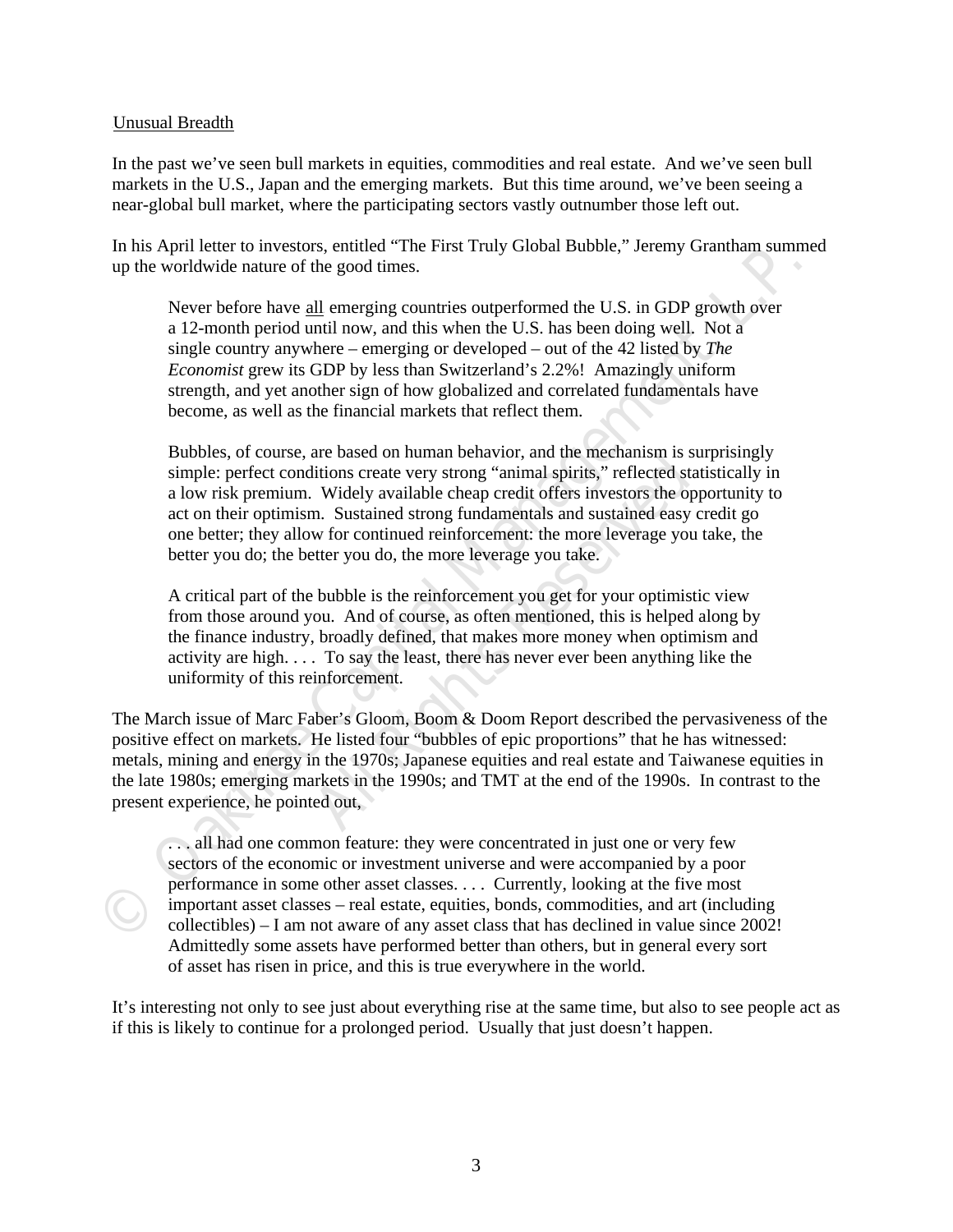### It's Different This Time

My memos are full of quotations, adages and old saws. I'm attached to a few and tend to use them over and over. Why reinvent the wheel, especially if the old one can't be improved upon? Hopefully the things I borrow contain enough wisdom to make them worth repeating.

Equally worth repeating are the statements I cite as investor mistakes. They, too, are highly instructive . . . in the sense that they're heard often and must be recognized for how potentially toxic they are. **None is as dangerous as "it's different this time." Those four little words are always heard when the market swings to dangerously high levels. Like so many of the polar opposites enumerated above, it's not just the sign of an absurd condition. It's a prerequisite.** 

instructive ... in the sense that they're heard often and must be recognized for how potentially toxi<br>they are. None is as dangerous as "if 8 different this time." Those form if the words are always<br>there the market swings I first came across the phrase in what for me was a seminal article, "Why This Market Cycle Isn't Any Different," by Anise C. Wallace (New York Times, October 11, 1987). The stock market's rapid ascent at the time was being attributed to (or excused by), among other things, (1) the outlook for continued economic growth, given that the economy had learned how to correct itself painlessly, (2) the likelihood of continued buying of U.S. stocks by foreign investors piling up dollars with no better place to go, and (3) the fact that stocks weren't overvalued compared to other assets, which had also appreciated.

is experience that stocks weren't overvalued compared to othe<br>as follows: "No matter what brokers or money manag<br>In general, investment professionals say, cycles and n<br>**, in the next eight days the Dow fell 30%.**<br>also came But Ms. Wallace countered as follows: "No matter what brokers or money managers say, bull markets do not last forever. In general, investment professionals say, cycles and markets differ only by degree." **And of course, in the next eight days the Dow fell 30%.** 

It wasn't just 1987. People also came to believe the business cycle had been tamed in 1928 and in the late 1990s. And wouldn't you know, I'm hearing it again today:

- The Fed's skillfully walking the tightrope between stimulus and restrictiveness. (A few years ago people felt Greenspan was indispensable; now there's suddenly faith in Bernanke.)
- A service economy is less volatile than a manufacturing-based economy.
- As the Chinese and Indians get rich, their purchases from us will buoy our economy.

**The truth is, we couldn't have great cyclical extremes if people didn't occasionally fall for a justification that's never held true before. How else might investors rationalize holding or buying despite highly elevated valuation parameters, low prospective returns and just-plainwacky security structures?** I still believe what I wrote in "The Happy Medium":

Cycles are inevitable. Every once in a while, an up- or down-leg goes on for a long time and/or to a great extreme and people start to say "this time it's different." They cite the changes in geopolitics, institutions, technology or behavior that have rendered the "old rules" obsolete. They make investment decisions that extrapolate the recent trend. And then it turns out that the old rules do still apply, and the cycle resumes. In the end, trees don't grow to the sky, and few things go to zero. Rather, most phenomena turn out to be cyclical.

I'm hearing again – as often in the past – that we're in a Goldilocks economy. It's not so hot that there's risk of inflation accelerating, which would require restrictive measures on the part of the Fed.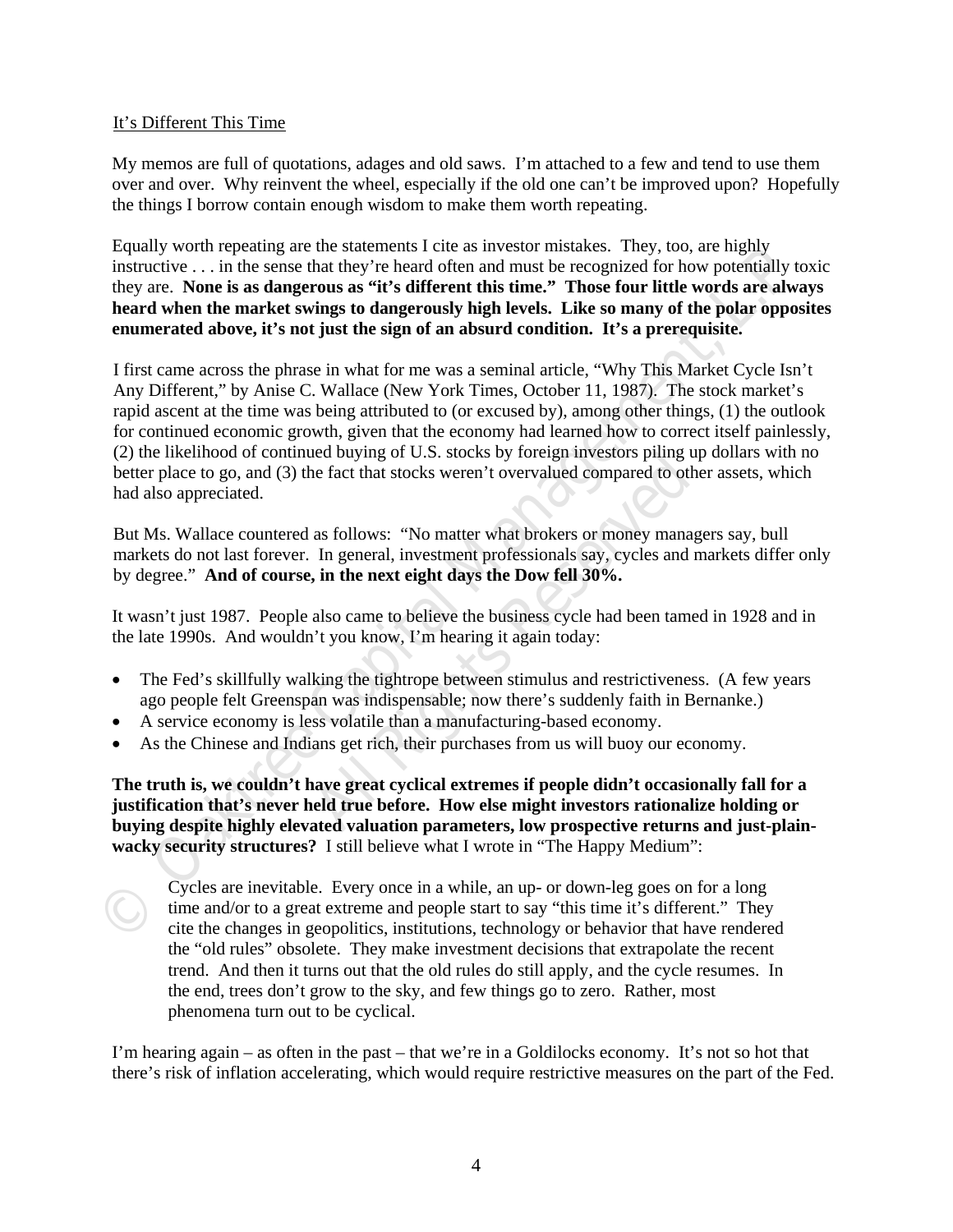Or so cold that business will slow, with a depressing effect on profits. No, it's just right. Of course, this condition has never held for long in the past.

Earlier this year, Kenneth Lewis, chairman of Bank of America, summed it up candidly and simply: "We are close to a time when we'll look back and say we did some stupid things . . . We need a little more sanity in a period in which everyone feels invincible and thinks this is different."

And while I'm on the subject, I want to offer an important observation. No matter how about a datend thromate and steady fundamentals may be, the markets will arways be subject to substantial cyclical fluctuation. The rea **And while I'm on the subject, I want to offer an important observation. No matter how favorable and steady fundamentals may be, the markets will always be subject to substantial cyclical fluctuation.** U**The reason is simple: even ideal conditions can become overrated and**  therefore overpriced. And having reached too-high levels, prices will correct, bringing capital **losses despite the idealness of the environment (see tech stocks in 2000). So don't fall into the trap of thinking that good fundamentals = positive market outlook (and especially not forever). As I said in "Everyone Knows," profit potential is all a matter of the relationship between intrinsic value and price. There is no level of fundamentals that can't become overpriced.** 

### UWilling Suspension of Disbelief

One of the key requisites for enjoying a trip to the movies is a willingness to suspend disbelief. If they wanted to, moviegoers invariably could find plot glitches, technological impossibilities or historical inaccuracies. But they tend to overlook them in the interest of having a good time.

elief<br>
r enjoying a trip to the movies is a willingness to suspe<br>
invariably could find plot glitches, technological impo<br>
they tend to overlook them in the interest of having a<br> *A*<br> **All Rights Reserved Constrainer and t Similarly, investors' recurring acceptance that it's different this time – or that cycles are no more – is exemplary of a willing suspension of disbelief that springs from glee over how well things are going (on the part of people who're in the market) or rationalization of the reasons to throw off caution and get on board (from those who've been watching from the sidelines as prices moved higher and others made money).** 

The fact is, the higher asset prices go, the more people think assets are worth, and the more eager they become to buy them. A rip-roaring rally fuels buying appetites rather than make people think the appreciation may have moved prices to precarious levels. In the same way, price collapses cause people to worry rather than start combing the market for bargains.

**In this way, the bullish swing of the investment cycle tends to cause skepticism and risk tolerance to evaporate. Faith, credence and open-mindedness all tend to move up – at just the time that skepticism, discrimination and circumspection become the qualities that are most needed.** 

#### Financial Innovation

Another element that I notice tends to rise and fall with the cycles is the level of financial innovation. Again, this is a cycle that's easily understood.

**Wall Street exists to develop and sell new products, no less so than toothpaste manufacturers and movie studios. So why is it that some periods are rife with innovation and other periods totally lacking? It's because it's only in bullish times that investors accept financial inventions.** When the market's in an up-swing, people tend to say, "Sure, I'll give it a chance" or "Good, I've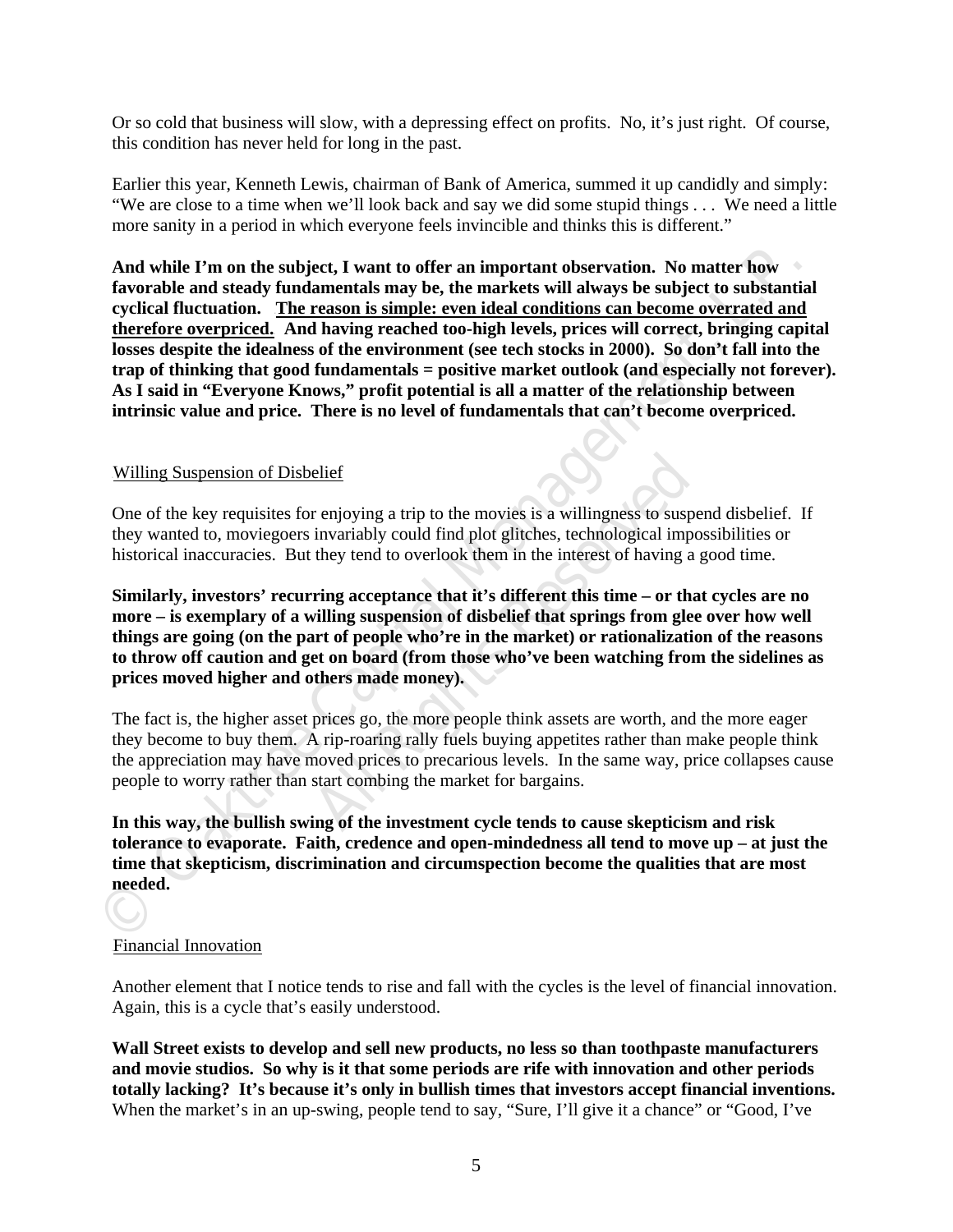been looking for new ways to make money." But when the market has been moving down and people are tallying their losses, they tend to be much less open to new ideas. **In the financial world, the mother of invention isn't necessity, its salability.** 

In the roaring 1960s we saw Nifty-Fifty investing, dual shares from mutual funds and discounted shares issued through unregistered private placements without any mechanism for subsequent liquidity. In the '80s we saw portfolio insurance – a surefire way to enjoy the appreciation potential that comes with large commitments to equities, but with much less risk. And in the '90s, no one could think of a reason why every dot-com, e-tailer, media aggregation and venture capital fund wouldn't be successful. Of course, all of these things failed to function as promised and either disappeared forever or experienced severe corrections.

And what have we seen in the last few years? CDOs, CLOs, CPDOs, SPACs and securitizations of every type. In the current environment – marked by decent returns; disinterest in conventional, safe assets; and openness to risky investments – few people seem to dwell on the reasons why something new might not work. No one asks why, if a \$2 billion fund was successful, a \$20 billion fund shouldn't be as well.

Derivatives deserve particular attention in this regard. On July 8 The Wall Street Journal noted that,

Over the last six years, global futures trading on exchanges has grown nearly 30% a year. The total derivatives market is valued at about \$500 trillion, four times the value of all publicly traded stock and bonds. . . . The four biggest futures exchanges have launched more than 300 new derivatives products in just the last few years ...

That comes with large commitments to equities, but with much less risk. And in the '90s, no one could hink of a reason why every dot com, e tailer, media agregation and venture capital fund<br>wouldn't be accessful. Of course ar attention in this regard. On July 8 The Wall Street J<br>urs, global futures trading on exchanges has grown near<br>atives market is valued at about \$500 trillion, four time<br>d stock and bonds.... The four biggest futures exch Particularly intriguing, it seems the value of outstanding credit default swaps – insurance against defaults among corporate debt instruments – exceeds the value of the instruments insured. How will this work if a wave of defaults occurs? How well are the provisions of these insurance contracts documented? How readily will the writers of the insurance pay up? What will be the effect if conditions are chaotic? No one knows the answers to these questions. **Inventions originate in up markets, but they're tested in down markets. Rarely do they work entirely as hoped.**

**In down markets, people see potential risks that can't be argued away. But in markets like this one, they see opportunities they must seize to avoid being left behind. Thus, like the other things I'm discussing, a high level of financial innovation is symptomatic of a market that's been rising for a good while and may be behaving in an overconfident manner.**

# What, Me Worry?

Two recent innovations deserve particular attention here: structured entities and what the British call "selling onward." **Both embody an impractical expectation: that financial engineering can eliminate risk. Combined, they're particularly dangerous.**

In creating structured entities such as CDOs, managers bring together investors with different risk/return appetites. To satisfy those varying appetites, the investors are sold claims with different priorities with regard to the entity's portfolio and cashflows, and with projected returns that are proportional. The managers use the investors' capital to assemble a portfolio of assets. And each investor receives a security with risk and return tailored to its needs.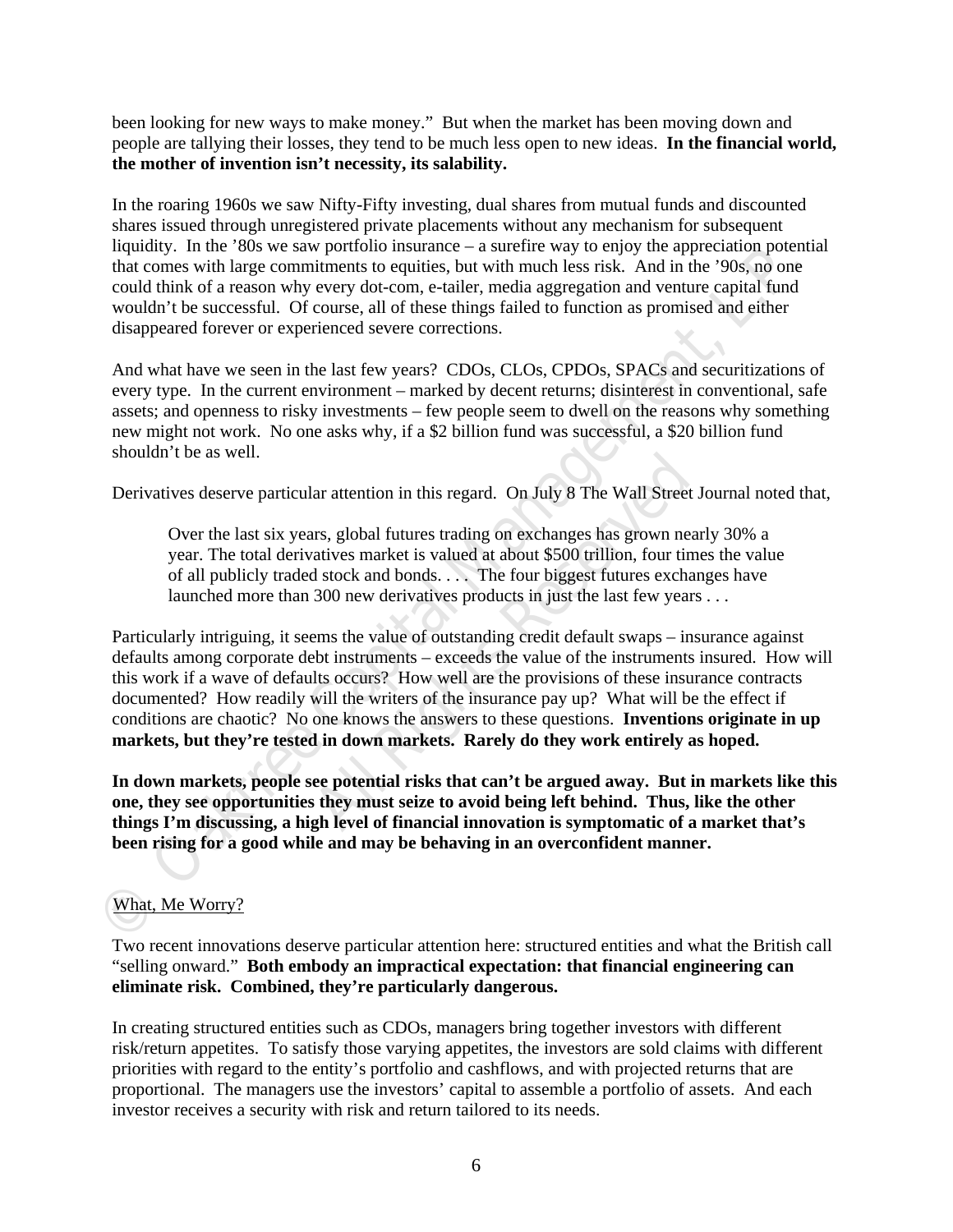It should work . . . in theory. My biggest knocks on structuring are these: First, many of the people who develop the structured entities and rate their securities know more about probabilities than they do about the specific assets in the portfolio, something that's particularly dangerous when portfolios are highly leveraged. And second, there seems to be a belief that this process – at Oaktree we call it "slicing and dicing" – can reduce the overall risk in the system.

If risk is reduced, I'd like to know where the eliminated part goes. If ten people each hold a share of ten highly correlated risky assets, I don't think the overall system is much less risky than if each of the ten people held one entire risky asset. At the extreme, however, it may be true that risk sharing reduces the likelihood that a spate of failures will precipitate a generalized credit crunch.

Selling onward is the process through which the originating of assets and the owning of assets are separated. In the old days, banks made loans and mostly held on to them, syndicating a bit to build relationships and limit risk. Nowadays, banks originate loans largely to generate loan and syndication fees, and actually living with the loans is much less prevalent. After they're originated, assets such as corporate loans, mortgages, auto paper and credit card receivables are often packaged and sold, sometimes in the form of securities. There's a belief that this process, too, makes the world less risky.

I fail to see net benefits here as well. Instead, I think this process introduces great moral hazard. When the people making loans aren't going to remain dependent on the borrowers they give money to, they have little incentive to actively police risk. Thus I have grave doubts about a lot of the credit decisions being made.

If risk is reduced. I'dlike to know where the eliminated part goes. If ten people each hold a share on highly correlated risky assets. I don't think the overall sysems is much less risky than if each of the conference the From of securities. There's a belief that this process, to<br>
as well. Instead, I think this process introduces great<br>
ans aren't going to remain dependent on the borrowers<br>
to actively police risk. Thus I have grave doubts For an extreme example, take a look at the subprime mortgage brokers. Were they motivated to make prudent credit decisions? No; they were motivated to create a lot of paper. **There's something wrong when it's in someone's best interests to lend money to unqualified borrowers, but this was the case in subprime mortgages.** Obviously this occurred because mortgage brokers weren't risking their own money. With selling onward so prevalent, an originator just had to hope the borrower would make the first few payments, so that delinquencies wouldn't surface before the originator's repurchase obligation expired and the loans became the buyer's problem. How could buyers have been silly enough to purchase loans made by brokers operating under this set of incentives?

Now, let's combine structuring and selling onward. Here's how I see it working:

 A mortgage broker makes a bunch of loans without knowing much about creditworthiness (think about so-called "liar loans") or caring much about creditworthiness (because he intends to sell them momentarily).

- An investment banker buys a few hundred of these loans, also without knowing much about them (because of their sheer numbers), in order to package them into residential mortgage-backed securities (RMBS) and sell them onward.
- An investment manager buys a few dozen RMBS, about which he doesn't know much (also the numbers) or care much (because the fees and potential profits incentivize him to put a lot of money to work fast). They become part of the portfolio of a CDO, against which debt is issued.
- A rating agency analyst assigns ratings to the CDO debt, about which he can't know much (lack of specialized expertise; vast number of underlying assets; structural complexity and the newness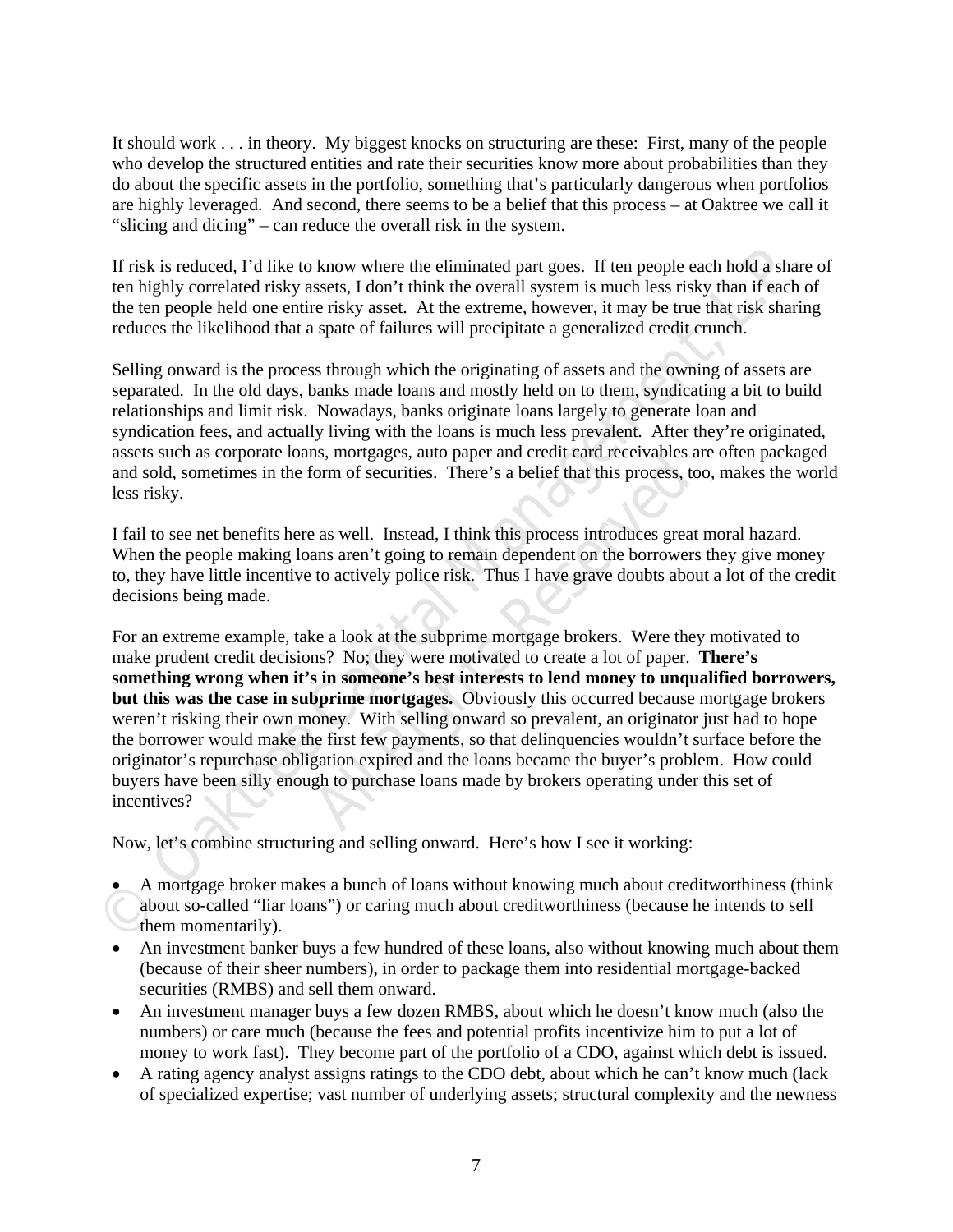A hedge fund manager buys CDO debt about which he doesn't know much (with thousands of underlying mortgages having been sliced and diced) or worry much (given the high debt ratings).

Concoctions like this are tolerated only in heady times. Clearly the results can be incendiary. We're waiting to see the final outcome – and perhaps to pick among the ashes.

One last thought: **Let's say slicing, dicing and selling onward do have the potential to reduce the overall level of risk in the system, all other things being equal. Even if that were true, the other things wouldn't remain equal; market participants would adjust their behavior to the new reality and in so doing return risk to its old level.** On May 23, the Financial Times said this about trying to reduce risk by selling onward and by obtaining credit insurance via derivatives:

name when but the warm of the magnitude to the state of the state of the state that the control of the state of the state in the state of the state of the state of the state of the state of the state of the state of the st This makes banks less vulnerable to individual defaults. **But it could also be making them feel so comfortable about lending risks that they are making more risky loans.** Outside investors such as hedge funds are gobbling them up, either because they also think they are protected with credit derivatives or because they are desperate to find somewhere to place their cash. This has triggered a collapse in the standards used to conduct and fund deals. (Emphasis added)

Again, no matter how good fundamentals may be, humans exercising their greed and propensity to err have the ability to screw things up. **Perhaps Myron Scholes put it most succinctly (The Wall Street Journal, March 6): "My belief is that because the system is now more stable, we'll make it less stable through more leverage, more risk taking."** 

#### The L Word

are protected with credit derivatives or because they an are protected with credit derivatives or because they an newhere to place their cash. This has triggered a colla mduct and fund deals. (Emphasis added) fundamentals Some of the most glaring innovation this time around has taken place in the area of leverage. It's not that leverage hasn't been available and been used before: In the late 1980s, companies like RJR were the subject of leveraged buyouts in which 95% of the purchase price was borrowed. Nowadays, debt rarely constitutes much more than 80% of buyout capital structures, but the terms of the debt and the ease of obtaining it are startlingly accommodating.

Unlike the historic norm, it's routine today to issue CCC-rated bonds. It's easy to borrow money for the express purpose of distributing cash to equity holders, magnifying the company's leverage. It's so easy to issue bonds with little or no creditor protection in the indenture that a label has been coined for them: "covenant-lite." And it's possible to issue bonds whose interest payments can be paid in more bonds at the option of the borrower.

# **The first requirement for an elevated opportunity in distressed debt is the unwise extension of credit, which I define as the making of loans which borrowers will be unable to service if things get a little worse. This happens when lenders fail to require a sufficient margin of safety.**

Here the interrelatedness of cycles is quite evident. Good economic times bring rising profits. Rising profits cause the default rate to subside. And the low default experience erases lenders' reticence. Among other things, they become willing to lend money so that troubled companies can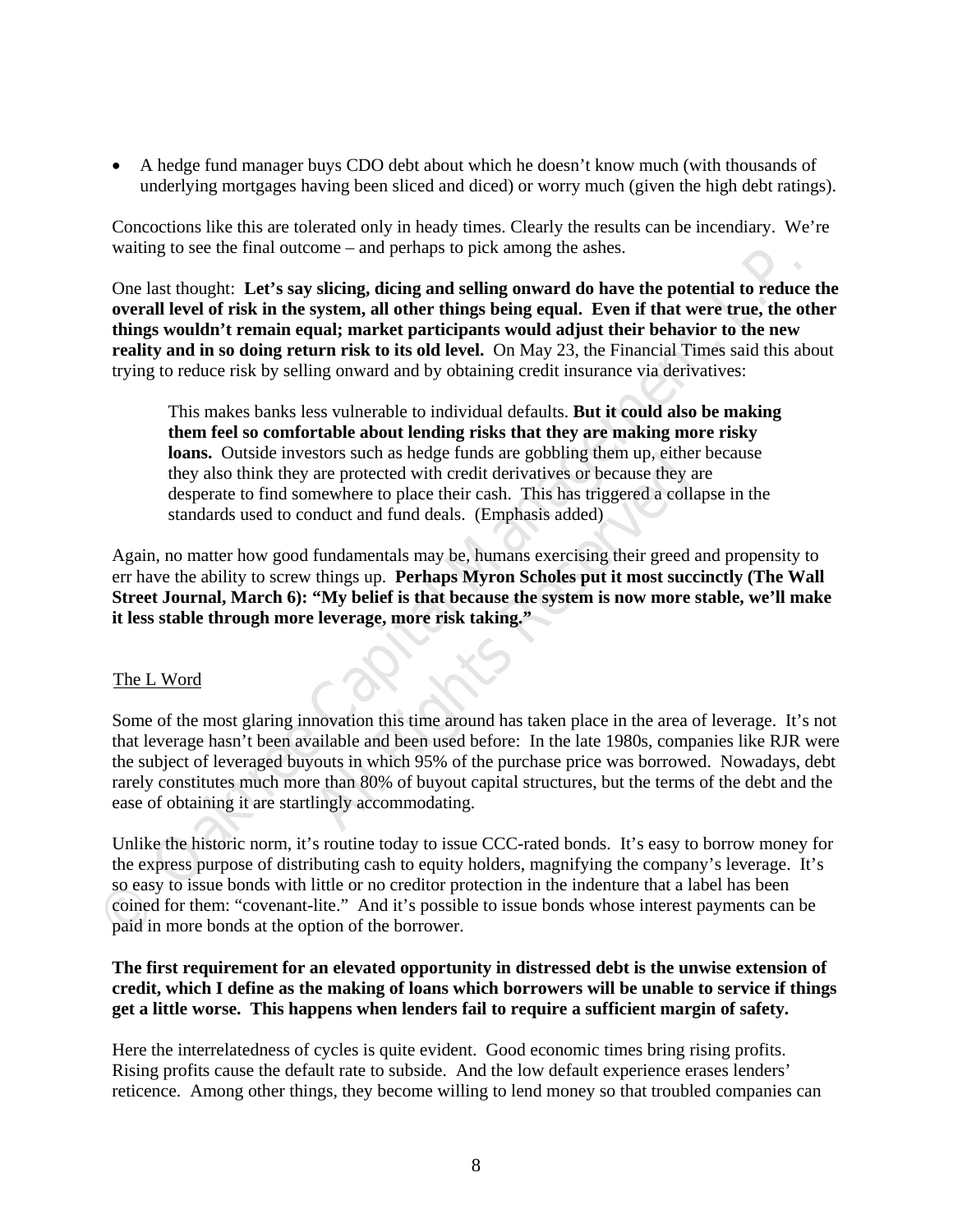stay afloat and hopefully outgrow their problems. Today that's called "rescue finance"; in less rosy times it might be called "throwing good money after bad."

**The default rate in the high yield bond universe is at a 25-year low on a rolling-twelve-month basis. Under such circumstances, how could the average supplier of capital be expected to maintain a high level of risk aversion and prudence, especially when doing so means ceding all the loan making to others? It's not for nothing that they say "The worst of loans are made in the best of times."** 

# The Downside of Leverage

If lenders are acting in an imprudent fashion, what's the effect on the borrowing companies? If loans are available too readily, is it right or wrong to borrow? These are among the most interesting questions of the day.

Lots of good things have been said about leverage. In the late 1980s, when venerable American companies were being bought in leveraged buyouts structured with debt/equity ratios of 25-to-one, we were told that an underleveraged balance sheet is indicative of a sub-optimal capital structure and excessive use of high-cost equity, and that significant leverage sharpens management's focus on cash flow and leads to better expense control.

The only thing omitted was the reminder that equity – which doesn't require the periodic payment of interest or the repayment of principal at maturity – represents a company's margin of safety. It's the capital layer that absorbs the first blow in tough times without occasioning an event of default. **While leverage may magnify gains in good times, it's a healthy layer of equity that gets companies through the bad times.** 

**The Downside of Leverage**<br> **The Downside of Leverage**<br> **The Downside of Leverage**<br> **The Downside of Leverage**<br> **The capital Management (Transfort)** and the effect on the borrowing companies? If load<br>
are available too rea ht in leveraged buyouts structured with debt/equity rativeraged balance sheet is indicative of a sub-optimal capuity, and that significant leverage sharpens managemense control.<br>the reminder that equity – which doesn't req **It's inescapable that, all other things equal, greater leverage increases a company's likelihood of experiencing financial distress. Thus, with lenders enjoying a carefree recent experience and consequently financing some unwise deals – and with borrowers eager for the enhanced upside potential that comes with leverage – it seems clear that we'll see rising rates of default and bankruptcy a few years down the pike.** This is especially true if, as has often been the case recently, debt is incurred not just to leverage the company's equity, but to finance payouts to equity holders that reduce or eliminate the equity.

So then, are private equity funds – raising much more equity capital than ever, and doing the biggest deals in history at a rapid-fire pace, at rising transaction prices and rising leverage ratios – doing a smart thing or making a mistake? It all depends on how you look at things. The funds seem to be looking in terms of optionality.

#### Ketchup, Easy Money and Optionality

I was a picky eater when I was a kid, but I loved ketchup, and my pickiness could be overcome with ketchup. I would eat hamburgers, frankfurters, veal cutlets, filet of sole and frozen fish sticks, but as far as I was concerned, they were all just vehicles for ketchup. The ketchup of today is easy borrowing, and private equity managers are entering into a large number of transactions to access it.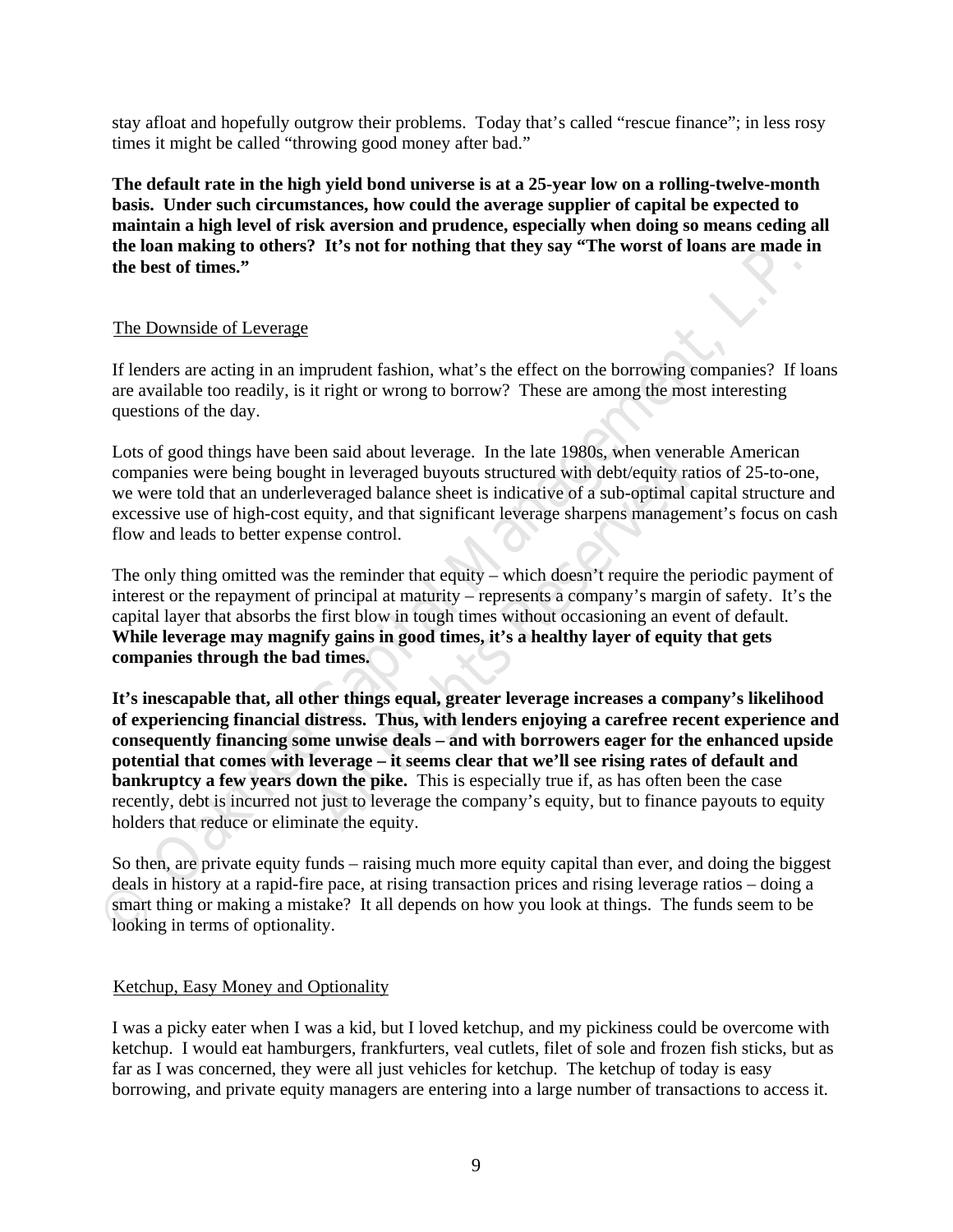Let me illustrate what I consider to be the thought process: If you were offered the chance to buy companies with 100% debt financing and no money of your own, how many would you buy? The smart answer is, "All of them." Not just the well-run ones? Or the growing ones? Or the profitable ones? No; all of them. Some would produce positive cash flow and/or appreciation, which you'd welcome. The others would be unsuccessful, but with none of your own money invested, you'd just walk away. That's optionality.

**Optionality is a new-age finance term for the ability to cheaply obtain a call on asset appreciation, creating the possibility of profits out of proportion to potential losses.** That's the way it is in venture capital: all you can lose is your investment, but you can multiply it hundreds of times simply by finding the next Google. Even though venture capital investing produces only occasional success, it's justified by the occasional outsized payoff.

I think that's the deal today in mega-private equity. In their highly successful first decade of 1975- 85, LBO funds invested in small, underpriced industrial concerns or orphaned corporate spinoffs. They paid low prices for stable companies, financed their purchases with moderate amounts of debt, and put a lot of energy into improving the companies' operations. Both their batting averages and their overall rates of return were attractive.

But I'm not sure that's the model today. Few companies are languishing on the bargain counter, and everyone knows that if buyout funds bid for a company, the shareholders had better take a good look at what they're giving up. Likewise, buyout funds are buying well into a period of economic expansion, and the scope for improvement in operations may be limited.

**Optionality is a new-age finance term for the ability to cheaply obtain a call on asset.**<br>**Appreciation, receding the possibility of profits out of proportion to potential losses. That's thow<br>it is in venture capital: al** were attractive.<br> **All Rights Reserved** and the base and the base the Likewise, buyout funds are buying well into a period of<br> *All* Elikewise, buyout funds are buying well into a period of<br> *All* Ferent: pay premiums to o No, the model today seems different: pay premiums to open-market prices for prominent, multibillion dollar companies, sometimes after the boards, shareholders or other bidders have forced prices higher. Borrow large sums to finance the deals. Generate whatever fundamental improvement you can. Hope the market will provide a highly leveraged payoff. And, given the enormity of the scale, get rich off management fees, ancillary fees and the profits from the ones that work.

In other words, it seems that, relative to the past, the thought process in mega-private equity is based on the combination of (1) ultra-cheap financing, (2) high fees, (3) quick withdrawal of equity capital and (4) a lower batting average but big payouts on the winners. The optionality is certainly on the GPs' side. Let's hope it works for the LPs as well.

If the Lender's a Sap, Is the Borrower a Genius?

I have a lot of experience looking at leveraged transactions from the standpoint of the lender, but less experience as a borrower. Thus I found it novel – even surprising – to read a January memo on this subject from Carlyle founder William Conway to his colleagues, with thoughts echoing mine:

As you all know (I hope), the fabulous profits that we have been able to generate for our limited partners are not solely a function of our investment genius, but have resulted in large part from a great market and the availability of enormous amounts of cheap debt. This cheap debt has been available for almost all maturities, most industries, infrastructure, real estate, and at all levels of the capital structure. Frankly, there is so much liquidity in the world financial system, that lenders (even "our" lenders) are making very risky credit decisions. . . .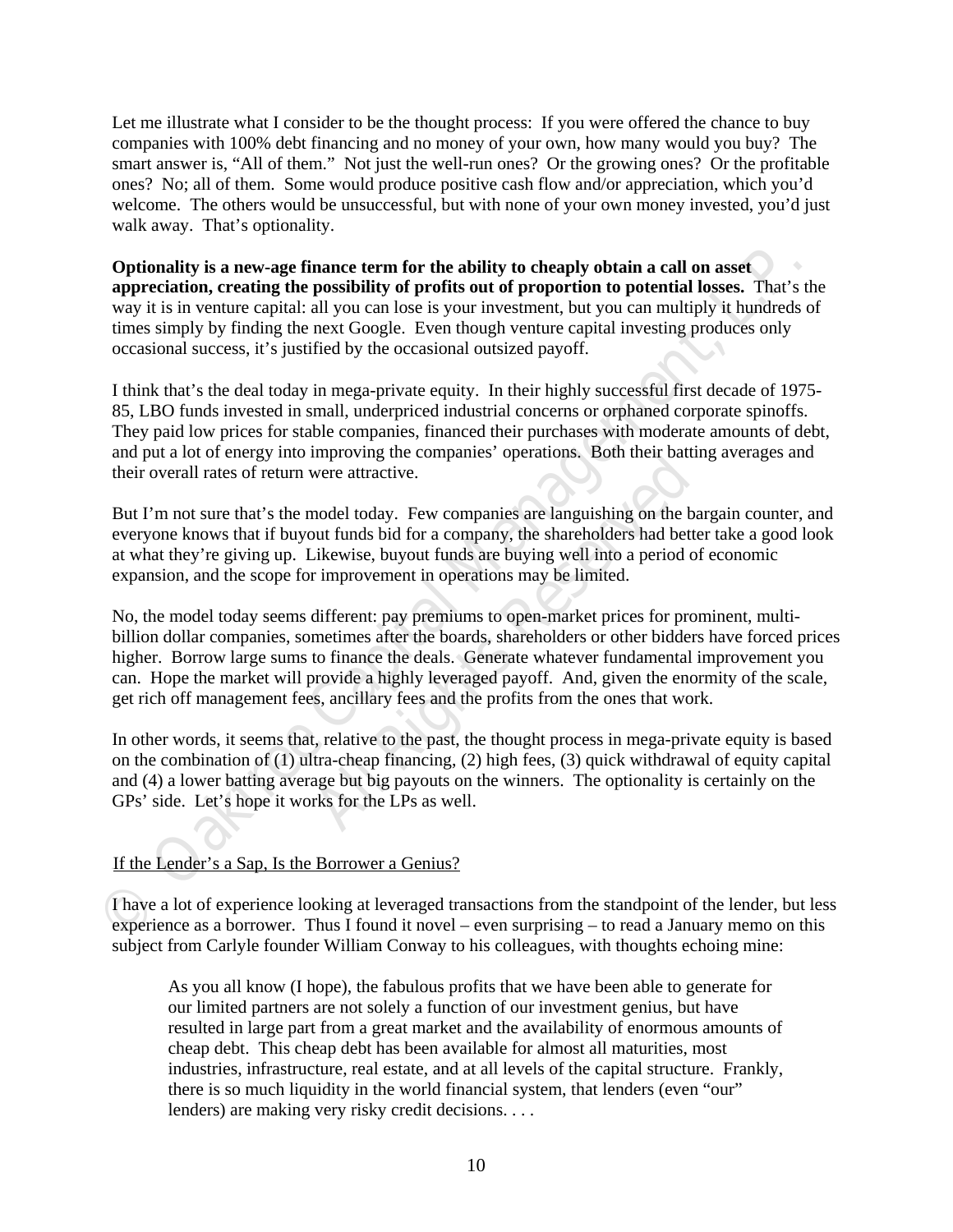I know that this liquidity environment cannot go on forever. I know that the longer it lasts the more money our investors (and we) will make. I know that the longer it lasts, the greater the pressures will be on all of us to take advantage of this liquidity. And I know that the longer it lasts, the worse it will be when it ends. And of course when it ends the buying opportunity will be a once in a lifetime chance. But, I do not know when it will end. . . .

Last year, I asked you to be humble, ethical and optimistic. This year I am asking you to be careful as well.

Last year, I asked you to be humble, ethical and optimistic. This year I am asking<br>you to be careful as well.<br>In 1990-91, our distressed debt funds made a fortune buying the obligations of companies that had<br>been locaded w In 1990-91, our distressed debt funds made a fortune buying the obligations of companies that had been loaded up with too much debt in LBOs in the late '80s. Chastened by that experience, lenders in the '90s didn't provide enough leverage to make buyout companies much of a factor in the debt collapse of 2002. But with the memory of having 1990-91 faded, leverage became freely available in the last few years, and thus we have little doubt we'll be buying a great deal of distressed LBO debt the next time around.

together, it seems likely that a few years out, we'll see<br>were crippled with excessive debt loads and lenders w<br>all depend on the outcor<br>ir capital – and their gains – out of the over-leveraged of<br>ir capital – and their ga When all the above is taken together, it seems likely that a few years out, we'll see a landscape littered with companies that were crippled with excessive debt loads and lenders who weren't repaid. What happens to private equity funds and their investors will depend on the outcome of a game of hot potato: will they get their capital – and their gains – out of the over-leveraged companies before they go sour? We'll see.

#### But Don't the Borrowers Have a Free Pass

Much is being made of the possibility that today's debt is default-proof. "Toggle bonds" give borrowers the option of paying interest in the form of more bonds for a while. And covenant-lite indentures mean the likelihood of an interim technical default has been reduced. Do these developments reduce the overall risk?

This, too, goes back to the concept of optionality. The value of an option is greater the longer it has to run, and options that can't be extinguished early are worth more than those that can.

Think of someone who issues ten-year bonds to raise the money with which to buy a company. On the surface, it seems he has ten years for his purchase to work out profitably, at the end of which period he has to repay his lenders. In other words, he has a ten-year option on the company's appreciation potential. But what if the company gets in a bind in the early years and misses an interest payment? Or if an economic slowdown causes a technical breach of a covenant? In past downturns, these things have forced borrowers to pay lenders for extensions or forbearance, and they have led to defaults. Those things may be somewhat less likely nowadays.

It is true that payment-in-kind and covenant-lite loans reduce the likelihood of interim defaults. But does that mean the credit landscape is risk-free and lenders can breathe easy? Sooner or later, debt has to be repaid or refinanced, and the credit market may not be accommodating at that moment; this is especially true if the company's fortunes have deteriorated. Not enough of a company's debt may be default-proof to make it invulnerable. The price of the debt may decline with the fundamentals,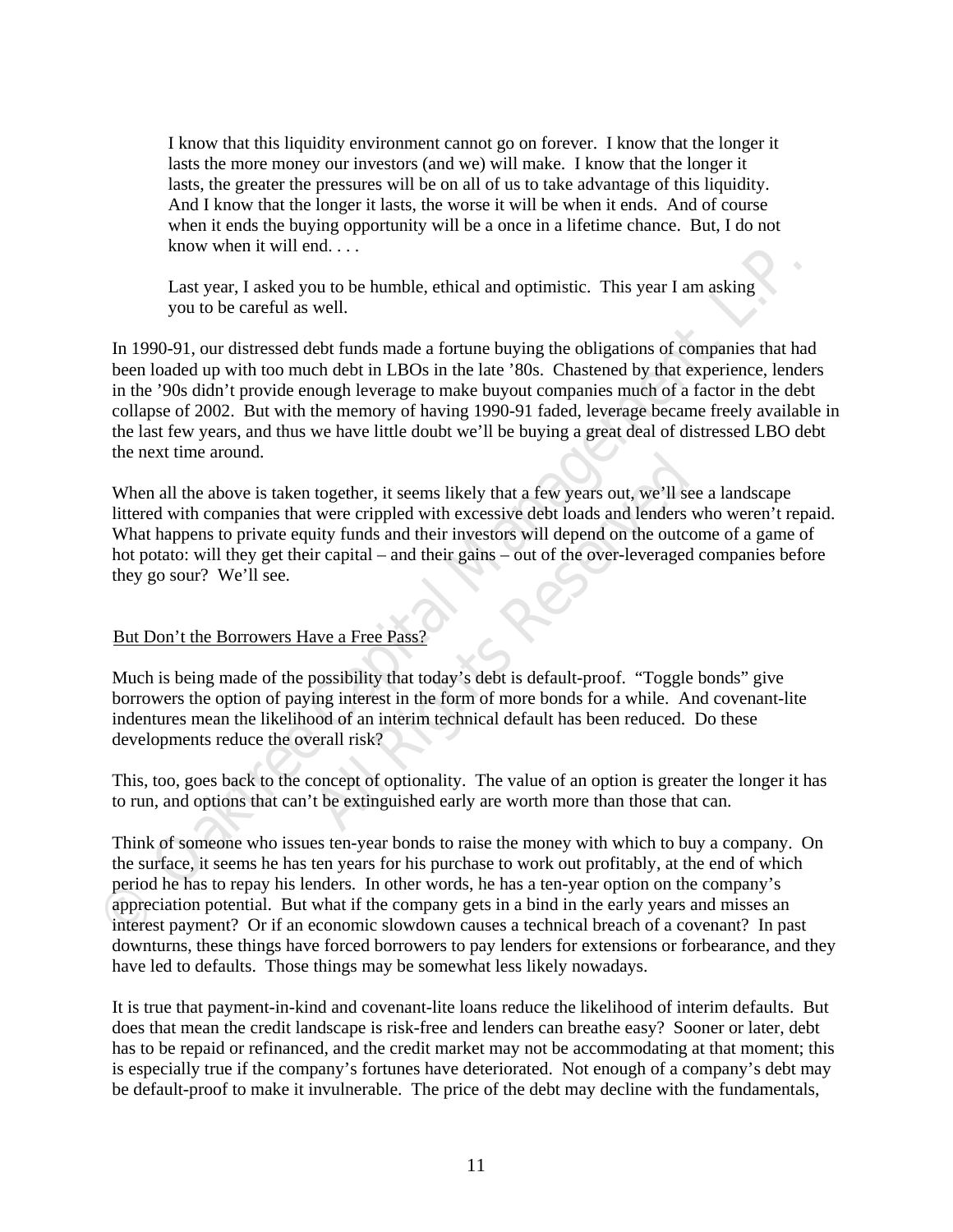even if default isn't an immediate threat. And the free pass in the interim may just delay – but also worsen – the eventual outcome.

Under a traditional structure, a company might default in the third year of a bond's life, by which time 20% of its value may have evaporated. But with these new wrinkles, it might not happen until year five . . . when 60% of the value is gone. **Yes, lenders are giving borrowers more rope. But will it prove to be a lifeline for the company or a hangman's noose?** A lot will depend on how things go while the postponed default is in abeyance.

This is yet another area where up-cycle faith that risk has been reduced can convince people to add back the risk. As The Wall Street Journal said of standby revolvers on May 11, "Thanks to debt arrangements like this, some private-equity buyers say they are doing deals they would otherwise not do."

# UWhat Could Cause This Upward Cycle to Falter?

Since I insist that the good times can't roll on forever, I'm often asked what might make them stop. I don't have any inside information on this subject, but I can enumerate the possibilities:

- 1. economic slowdown,
- 2. reduced willingness to lend or insistence on higher interest rates, perhaps due to increased worry about credit risk,
- 3. systemic problems like a crisis in derivatives or a cluster of hedge fund meltdowns,
- 4. exogenous factors such as \$100 oil, a dollar crisis, terrorist acts, and
- 5. the things I haven't thought of.

This is yet another are were up-cycle faith that risk has been reduced can convince people to add<br>that is is yet another area where up-cycle faith that risk has been reduced can convince people to add<br>arch the risk. As Th imes can't roll on forever, I'm often asked what might<br>mation on this subject, but I can enumerate the possibili<br>nation on this subject, but I can enumerate the possibili<br>isk,<br>ike a crisis in derivatives or a cluster of he First, I want to point out that these things are not unrelated. A reduction in lenders' willingness to lend may stem from an economic slowdown. An economic slowdown could be brought on by an exogenous event. It's when there's a confluence of these things that the debt market gets into real trouble, as was the case in 1990 and 2002.

Second, these things are often unpredictable. I like to remind people that the best buying opportunity we ever had in distressed debt arose in the summer of 2002, when recession, credit crunch, 9/11, Afghanistan, telecom meltdown and the scandals at Enron et al. occurred all at once. Few if any of these were predictable twelve months earlier.

And third, the one we should worry about most is number five. Investors can cope with the things they can anticipate, analyze and discount. They have more trouble with the rest. I love hearing people from the "I know" school say, "I'm not anticipating any surprises." Those are the developments that can knock a market into a cocked hat. As Martin Wolf wrote in the Financial Times on May 2, "The most obvious reason for taking today's euphoria with a barrel of salt is that nobody ever expects shocks. That is what makes them shocks."

Where do we stand in the cycle? In my opinion, there's little mystery. I see low levels of skepticism, fear and risk aversion. Most people are willing to undertake risky investments, often because the promised returns from traditional, safe investments seem so meager. This is true even though the lack of interest in safe investments and the acceptance of risky investments have rendered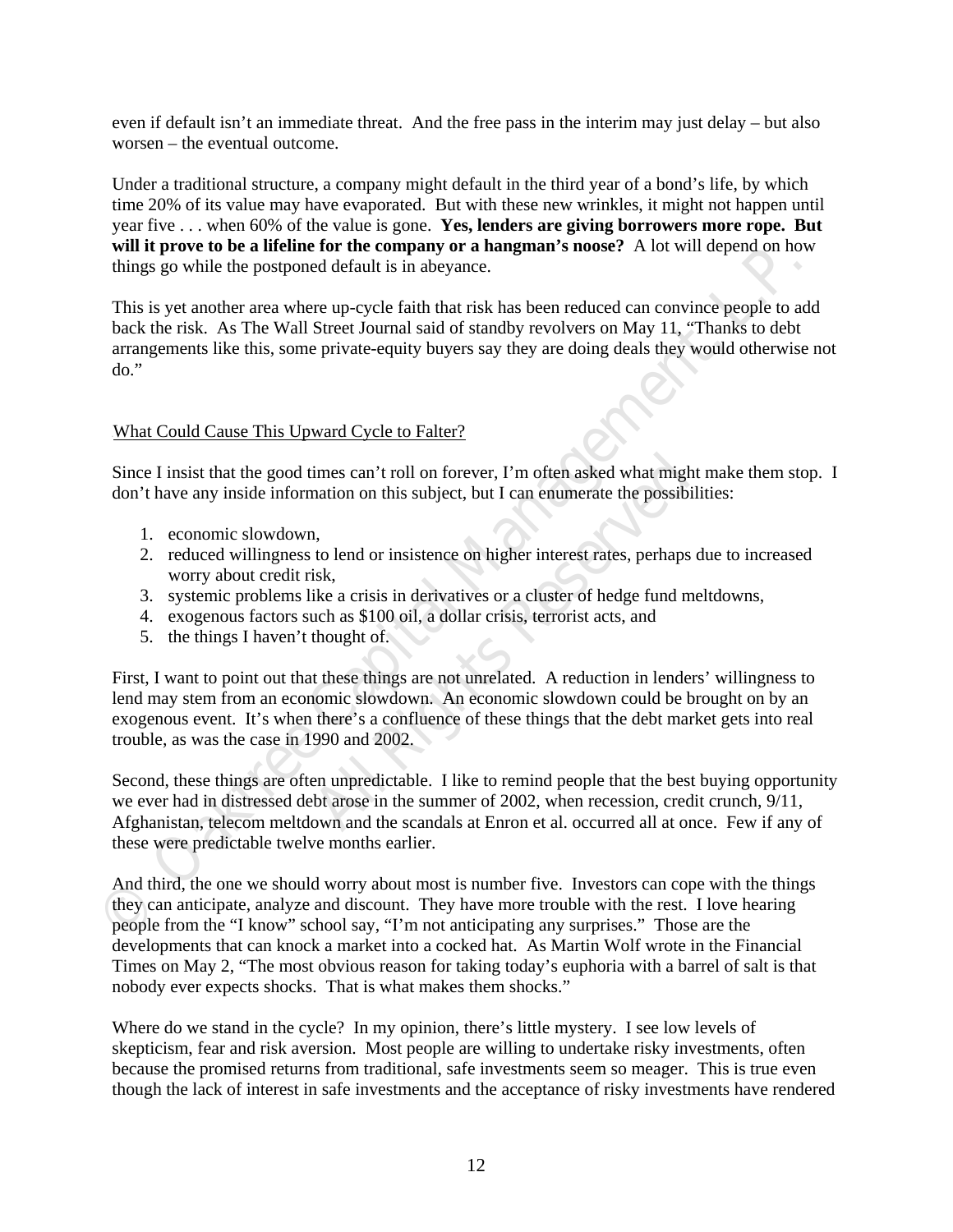the slope of the risk/return line quite flat. Risk premiums are generally the skimpiest I've ever seen, but few people are responding by refusing to accept incremental risk.

Peter Bernstein put it this way in the February 15 issue of Economics and Portfolio Strategy:

I hear over and over that we live in an era of low expected returns. The rational response to low expected returns is to withdraw and wait until expected returns are higher. That response to low expected returns appears to have gone out of fashion. Today's response is to seek higher returns from higher risks in a low-risk environment – or, worse, to underestimate the risks taken. [Of course, I am less certain than Peter that we are in a low-risk environment.]

Markets have tended recently to move up on positive developments and to recover easily from negatives. I see few assets that people are eager to get rid of, and few forced sellers; instead, most assets are strongly bid for. As a result, I'm not aware of any broad markets that I would describe as under-priced or uncrowded. I will say, however, that some of the excess confidence that usually accompanies booms may be missing. Some of the people making risky investments today seem to be doing so with their fingers crossed. And even though they're optimistic enough to make these prosperity-oriented investments, they're also wary enough to want to hedge their bets by participating in distressed debt as well.

# **It is what it is. We've been living in optimistic times. The cycle has been swinging strongly upward. Prices are elevated and risk premiums are slender. Trust has replaced skepticism, and eagerness has replaced reticence. Do you agree or disagree? That's the key question. Answer it first, and the implications for investing become clear.**

ingher. That response to low expected returns appears to have gone out of fashion. Tody's response is to seek higher returns from higher risks in a low-risk convirtment. To worse, the map in this in a low-risk environment. rossed. And even though they're optimistic enough to<br>ents, they're also wary enough to want to hedge their b<br>ebt as well.<br>**a** living in optimistic times. The cycle has been swinced and risk premiums are slender. Trust has In the first quarter of this year, significant delinquencies occurred in subprime mortgages. Those directly involved lost a lot of money, and onlookers worried about contagion to other parts of the economy and other markets. In the second quarter, the impact reached CDOs that had invested in subprime mortgage portfolios and hedge funds that had bought CDO debt, including two Bear Stearns funds. Those who had to liquidate assets were forced – as usual – to sell what they could sell, not what they wanted to sell, and not just the offending subprime-linked assets. We began to read about ratings downgrades, margin calls and fire-sales, the usual fuel for capital market meltdowns. And in the last few weeks we've begun to see investor reticence on the rise, with new low-grade debt issues repriced, postponed or pulled, leaving bridge loans un-refinanced.

**It is in this way that awareness of the inevitability of cycles is reawakened, and it is for reasons like these that the pendulum starts to swing back from one extreme toward the center of its arc . . . and then the other extreme. We never know whether a little jiggle is the start of the swing back and, if so, how far it will go. But we always should be aware that reversion will occur.** 

The last 4½ years have been carefree, halcyon times for investors. That doesn't mean it'll stay that way. I'll give Warren Buffett the last word, as I often do: "It's only when the tide goes out that you find out who's been swimming naked." **Pollyannas take note: the tide cannot come in forever. Time, tide and cycles wait for no man.** 

July 16, 2007